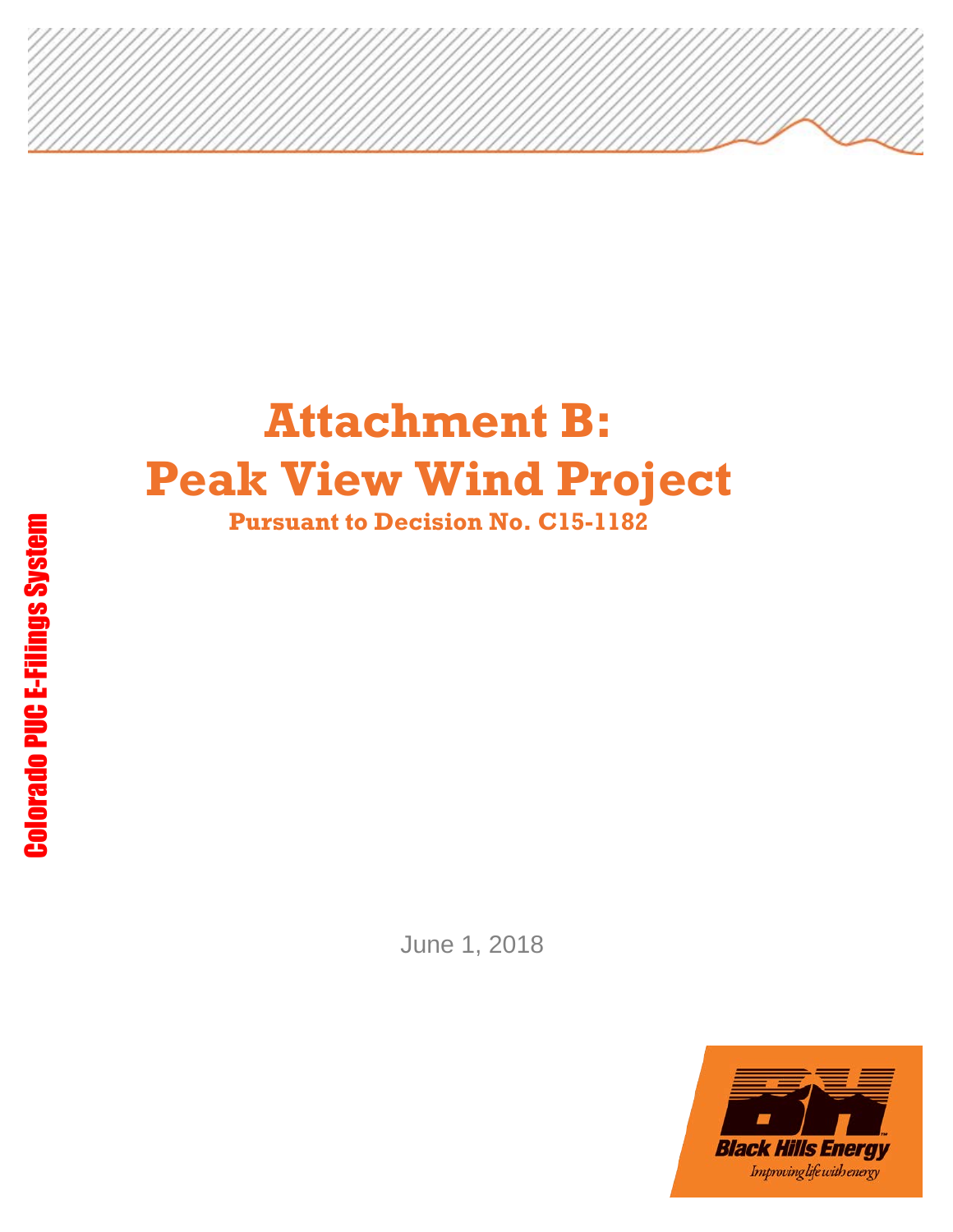## **Background**

The Peak View Wind Project is a 60 MW wind project located in Huerfano and Las Animas Counties in Colorado. The project was initially selected as the winning bid in a competitive bid solicitation from Proceeding No. 13A-0445E.

The Commission granted Black Hills' request for a Certificate of Public Convenience and Necessity ("CPCN") to purchase and own the Peak View Wind Project consistent with the terms of a settlement agreement by Decision No. C15-1182 in Proceeding No. 15A-0502E ("the Settlement Agreement"). This decision approved the Settlement Agreement that was joined by Black Hills, Staff of the Colorado Public Utilities Commission, the Colorado Office of Consumer Counsel, the Colorado Energy Office, Western Resource Advocates, Invenergy Wind Development Colorado LLC, the Board of Water Works of Pueblo, the Fountain Valley Authority, and the Rocky Mountain Environmental Labor Coalition (collectively, the Settling Parties).

### **Settlement Agreement**

While the Settlement Agreement contained a variety of key elements, some of them apply to this 2017 Annual RES Compliance Report. Below are a few key elements of the Settlement Agreement as they relate to the current 2017 Annual RES Compliance Report:

- The Company will not place the project into base rates before the end of 2026. Instead, the Company will collect the revenue requirement of the project through a combination of the Energy Cost Adjustment ("ECA") rider, the Transmission Cost Adjustment ("TCA") rider, and the Renewable Energy Standard Adjustment ("RESA").
- The avoided costs of the Peak View Wind Project, which represent the costs "avoided" due to the displacement of fuel and purchased power by the wind energy, were locked down on a \$/MWh basis through 2026. For 2017, this locked down avoided cost value is \$33.18 per MWh.
- The Company will only collect up to the avoided cost amount through a combination of the ECA and TCA. Any incremental costs above this avoided cost will be charged to the RESA account. Since the RESA is already a 2% charge on customers' monthly bills, this treatment ensures that customers are not paying more from a monthly bill perspective with the addition of the Peak View Wind Project as compared to not having the project.
- The Company will perform a standalone pro-forma revenue requirement analysis for each of the first ten calendar years of commercial operation of the Peak View Wind Project. The Company will perform this analysis twice – first to implement the projected costs for the coming year and second to perform a "true-up" using actual costs at the end of the year. Over the course of the year, the Company will recover these projected costs. Early in the following calendar year, the Company will conduct an analysis of actual costs and perform a true-up for any under or over-recovery of the Peak View Wind Project costs.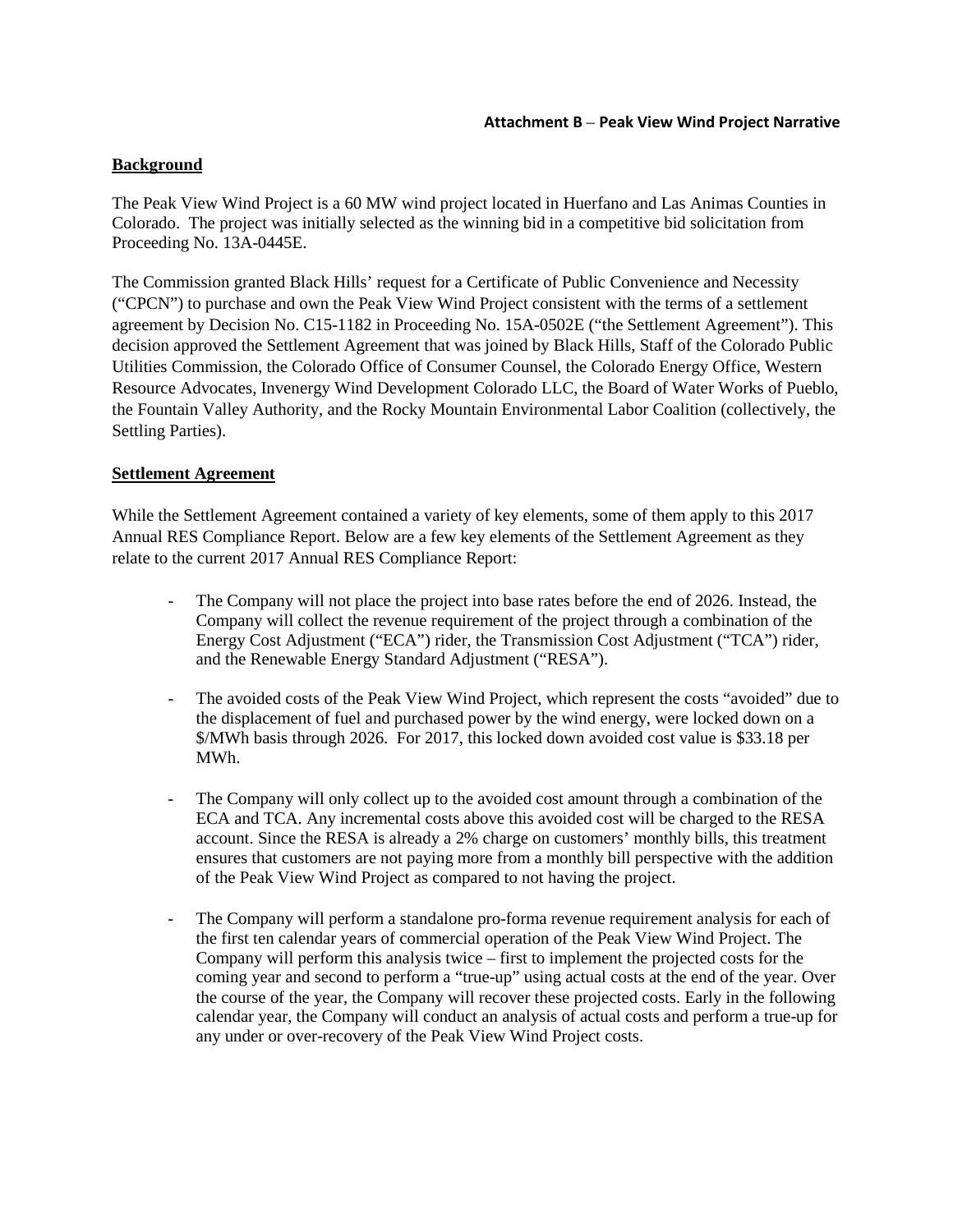- The Company will report the calculated revenue requirement and rate recovery treatment each year in the Annual RES Compliance Report. This began with the 2016 Annual RES Compliance Report.
- The performance assessment tool detailed in the Settlement Agreement will only take place for calendar years 2018 through 2026. Beginning in calendar year 2018 (annual report filed in 2019), Black Hills will annually measure its calculated annual cost against the Peak View Power Purchase Agreement ("PPA") cost. Black Hills will have a presumption of prudence for the recovery of the Peak View Wind Project cost if its calculated cost per MWh is lower than the PPA cost per MWh. If the Peak View Wind Project cost is higher than the PPA cost, Black Hills will be required to show the reasons(s) for the difference and will bear the burden of establishing the prudence of any costs above the PPA cost prior to recovery.

# **Revenue Requirement Comparison from 2017 Estimate as defined in Proceeding No.13A-0445E**

Below is a comparison of the actual 2017 revenue requirement to the Company's initial Peak View Revenue Requirement estimate in Proceeding No. 13A-0445E.

Each quarter through the ECA rider filing, the Company forecasts the Peak View Wind Project's avoided costs based on the locked down \$/MWh value. Based on the forecasted avoided cost, the Company calculates the incremental cost and avoided cost to be recovered through the RESA and ECA, respectively. Two quarters later, through a respective ECA filing, the Company trues-up the Peak View Wind Project's forecasted cost with actual cost. Attachment B – Revenue Requirement is the 2017 actual revenue requirement. The Peak View Wind Project's revenue requirement is calculated on a monthly basis. This analysis is used to compare to the Year 1 revenue requirement per CMO-2 from Proceeding No. 13A-0445E.

The 2017 estimate forecasted a total 2017 Peak View Revenue Requirement of \$10,662,932. At the time of the forecast, the Company forecasted \$7,267,156 of this revenue requirement as being "avoided costs," which would be recovered through the ECA and/or TCA. The remainder of the revenue requirement, which was estimated at the time as \$3,395,776, was forecasted to be charged to the RESA. As shown below, the 2017 actual Revenue Requirement was \$9,990,914, which is \$672,018 less than the original estimate.

| <b>Time Period</b>                     | <b>Forecasted Avoided</b><br>$\text{Costs}(\text{ECA})$ | <b>Forecasted Incremental</b><br>Cost/(Benefit) (RESA) | <b>Forecasted Total Costs</b> |
|----------------------------------------|---------------------------------------------------------|--------------------------------------------------------|-------------------------------|
| January 1, 2017 –<br>December 31, 2018 | \$7,267,156                                             | \$3,395,776                                            | \$10,662,932                  |

Estimated 2017 Revenue Requirement from Proceeding No. 13A-0445E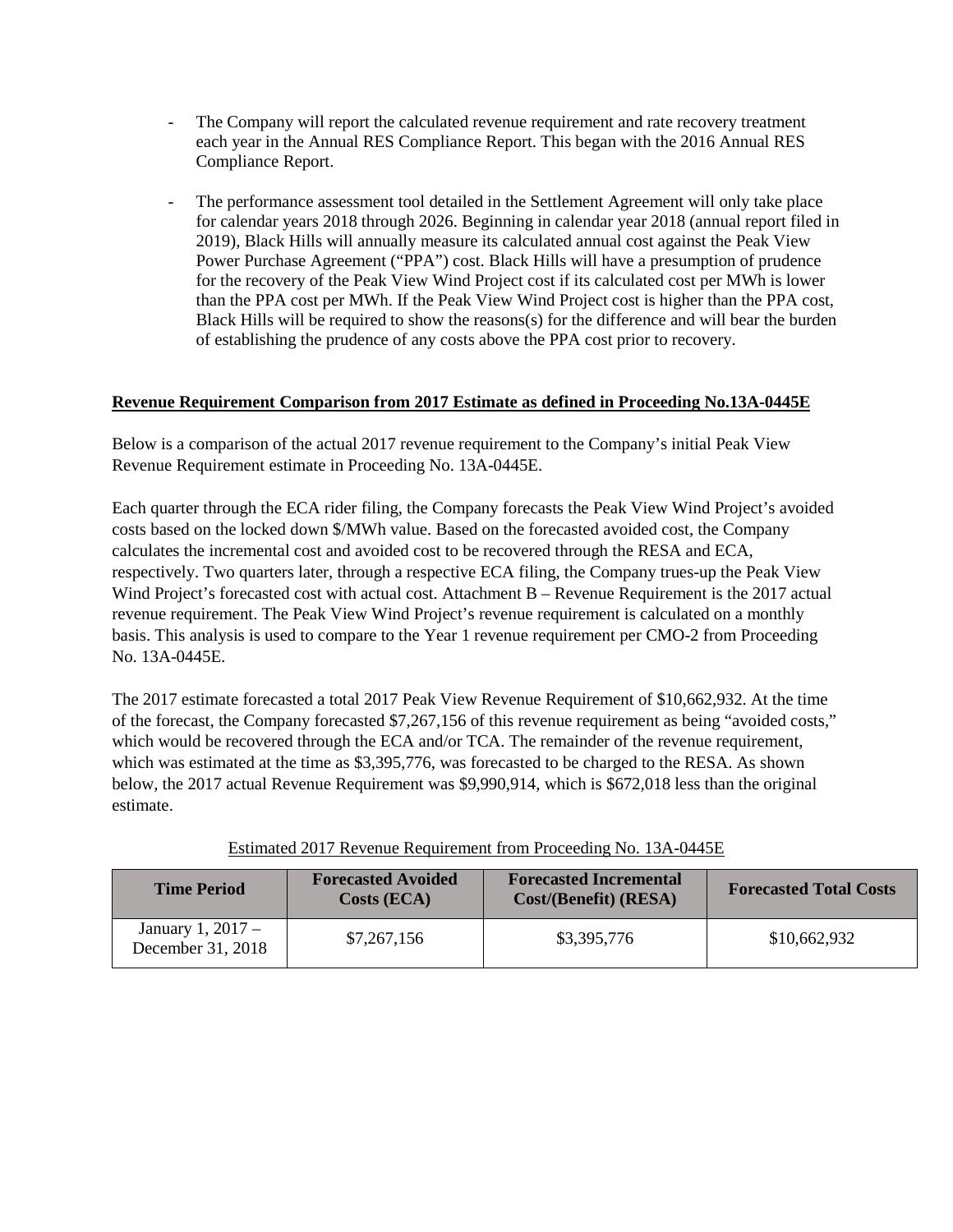| <b>Time Period</b>                     | <b>Actual</b><br><b>Avoided</b><br>Costs (ECA) | <b>Actual</b><br><b>Incremental</b><br>Cost/(Benefit)<br>(RESA) | <b>Actual</b><br><b>Total</b><br><b>Costs</b> | Annual<br><b>Production</b><br>(MWh) | <b>Cost per MWh</b> |
|----------------------------------------|------------------------------------------------|-----------------------------------------------------------------|-----------------------------------------------|--------------------------------------|---------------------|
| January 1, 2017 –<br>December 31, 2018 | \$6,648,423                                    | \$3,342,491                                                     | \$9,990,914                                   | 200,393                              | \$49.86             |

2017 Actual Revenue Requirement

Per Attachment B – Revenue Requirement, Peak View Wind Project's annual production was 18,649 MWh less than originally forecasted. This results in a lower actual avoided cost as compared to the estimated forecast from Proceeding No. 13A-0445E. In addition, the Company incurred fewer costs for Interest Expense, O&M, Property Tax, Corporate Allocations, Wind Integration Services, and Federal/State Income Tax Expenses, as compared to the forecast. As a result of these efficiencies and coupled with lower production amounts generating less production tax credits and avoided costs, the Peak View Wind Project's revenue requirement was \$672,018 less than the original forecasted amount from Proceeding No. 13A-0445E. The actual incremental cost is calculated as the difference between the total cost and the total avoided cost.

The performance assessment tool, detailed in the Settlement Agreement, will only take place for calendar years 2018 through 2026. Beginning in calendar year 2018, if actual production from the Peak View Wind Project is less than the Settlement Agreement project (CMO-2) of energy production, the Company will normalize the actual wind generation. Black Hills did not perform the normalization for 2017, even though actual production was less than the production amount per CMO-2. The Company will apply the normalization process beginning in calendar year 2018, if necessary.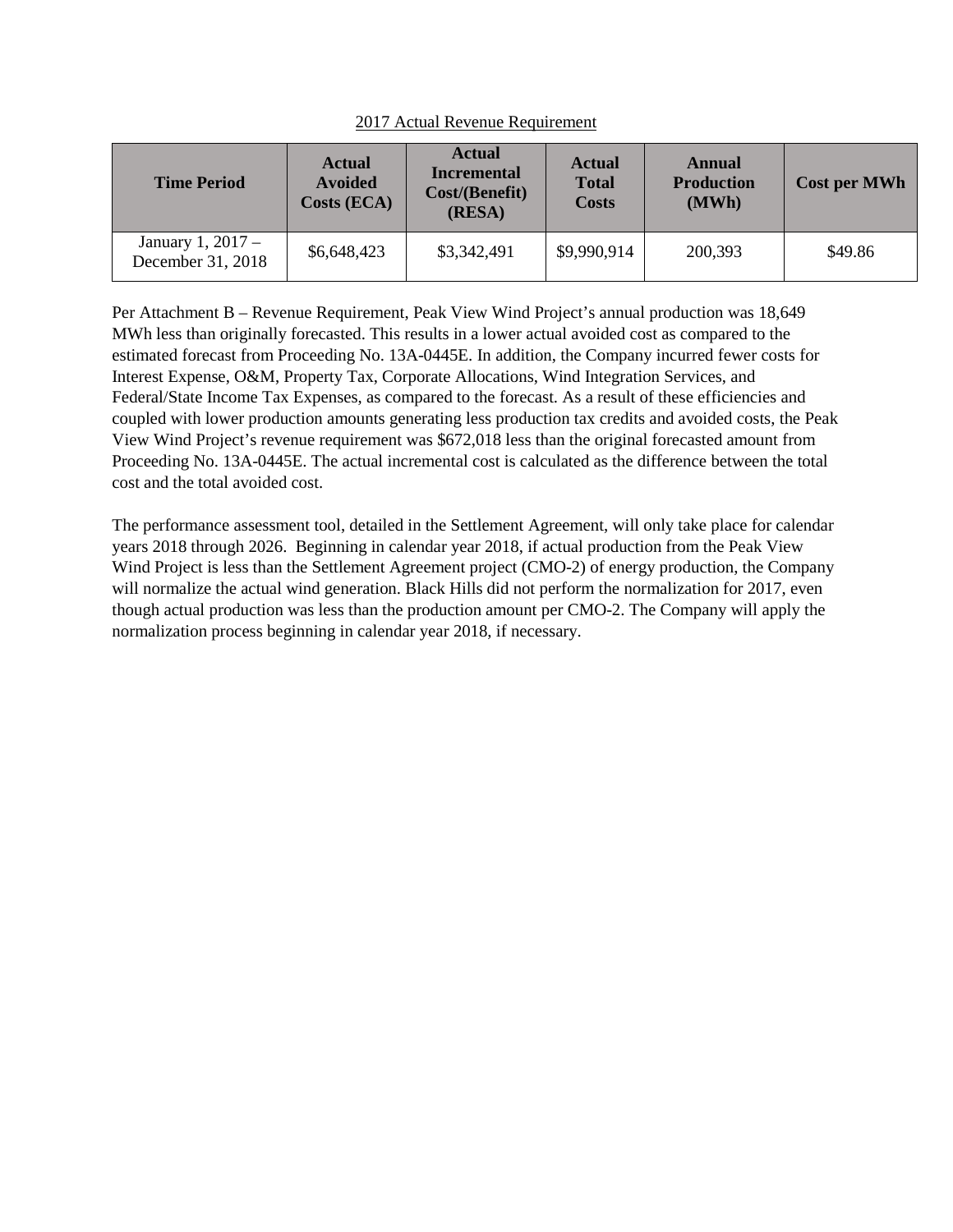#### **Attachment B - Revenue Requirement**

| Line           |                                                           |                                    |                |                 |                 |                 |                 |                                                                                                                                                                 |                         |                 |                                                        |                 |                |                     |                    |                     |                                   |                                                   |
|----------------|-----------------------------------------------------------|------------------------------------|----------------|-----------------|-----------------|-----------------|-----------------|-----------------------------------------------------------------------------------------------------------------------------------------------------------------|-------------------------|-----------------|--------------------------------------------------------|-----------------|----------------|---------------------|--------------------|---------------------|-----------------------------------|---------------------------------------------------|
| <b>No</b>      |                                                           |                                    |                |                 |                 |                 |                 |                                                                                                                                                                 |                         |                 |                                                        |                 |                |                     |                    |                     |                                   |                                                   |
|                | Build/Transfer                                            |                                    | 102,046,507    |                 |                 |                 |                 |                                                                                                                                                                 |                         |                 |                                                        |                 |                |                     |                    |                     |                                   |                                                   |
| $\overline{2}$ | Allowance for Fund Used During Construction               |                                    | 1,699,794      |                 |                 |                 |                 |                                                                                                                                                                 |                         |                 |                                                        |                 |                |                     |                    |                     |                                   |                                                   |
|                | Interconnection Facilities                                |                                    | 2,012,607      |                 |                 |                 |                 |                                                                                                                                                                 |                         |                 |                                                        |                 |                |                     |                    |                     |                                   |                                                   |
|                | Transaction and Ownership Costs                           |                                    | 2.337.442      |                 |                 |                 |                 |                                                                                                                                                                 |                         |                 |                                                        |                 |                |                     |                    |                     |                                   |                                                   |
|                | <b>Build/Transfer Price</b>                               |                                    | 108,096,350    |                 |                 |                 |                 |                                                                                                                                                                 |                         |                 |                                                        |                 |                |                     |                    |                     |                                   |                                                   |
|                |                                                           |                                    |                |                 |                 |                 |                 |                                                                                                                                                                 |                         |                 |                                                        |                 |                |                     |                    |                     |                                   |                                                   |
|                |                                                           |                                    |                |                 |                 |                 |                 |                                                                                                                                                                 |                         |                 |                                                        |                 |                |                     |                    |                     |                                   |                                                   |
|                | Annual O&M Inflation Factor                               |                                    | 2.00%          |                 |                 |                 |                 |                                                                                                                                                                 |                         |                 |                                                        |                 |                |                     |                    |                     |                                   |                                                   |
| -8             | Useful Life (yrs) (Book Purposes)                         |                                    | 25             |                 |                 |                 |                 |                                                                                                                                                                 |                         |                 |                                                        |                 |                |                     |                    |                     |                                   |                                                   |
|                | Gross Capacity (MW)                                       |                                    | 60             |                 |                 |                 |                 |                                                                                                                                                                 |                         |                 |                                                        |                 |                |                     |                    |                     |                                   |                                                   |
| 10             | Estimated MWh Generated in a Year                         |                                    | 219,042        |                 |                 |                 |                 |                                                                                                                                                                 |                         |                 |                                                        |                 |                |                     |                    |                     |                                   |                                                   |
| 11             | Return on Equity (Structure & Rate)                       | 52.39%                             | 9.37%          |                 |                 |                 | 4.91%           |                                                                                                                                                                 |                         |                 |                                                        |                 |                |                     |                    |                     |                                   |                                                   |
| 12             | <b>Interest Expense</b>                                   | 47.61%                             | 5.29%          |                 |                 |                 | 2.52%           |                                                                                                                                                                 |                         |                 |                                                        |                 |                |                     |                    |                     |                                   |                                                   |
| 13             |                                                           |                                    |                |                 |                 | <b>RORB</b>     | 7.43%           |                                                                                                                                                                 |                         |                 |                                                        |                 |                |                     |                    |                     |                                   |                                                   |
|                |                                                           |                                    |                |                 |                 |                 |                 |                                                                                                                                                                 |                         |                 |                                                        |                 |                |                     |                    |                     |                                   |                                                   |
| 14             |                                                           |                                    | Actual         |                 |                 |                 |                 |                                                                                                                                                                 |                         |                 |                                                        |                 |                |                     |                    |                     |                                   |                                                   |
| 15             | Income Tax Rate                                           |                                    | 38.00%         |                 |                 |                 |                 |                                                                                                                                                                 |                         |                 |                                                        |                 |                |                     |                    |                     |                                   |                                                   |
| 16             | Production Tax Credit per MWh                             | -Ŝ                                 | 24.00          |                 |                 |                 |                 |                                                                                                                                                                 |                         |                 |                                                        |                 |                |                     |                    |                     |                                   |                                                   |
| 17             |                                                           |                                    |                |                 |                 |                 |                 |                                                                                                                                                                 |                         |                 |                                                        |                 |                |                     |                    |                     |                                   |                                                   |
| 18             |                                                           | Nov.-Dec.2016                      | Jan-17         | Feb-17          | <b>Mar-17</b>   | Apr-17          | May-17          | <b>June-17</b>                                                                                                                                                  | <b>July-17</b>          | Aug-17          | Sep-17                                                 | Oct-17          | <b>Nov-17</b>  | Period 1-11 True-up | Dec-17             | <b>Total Annual</b> |                                   | Year 1 - CMO-2 Variance between Actual & Forecast |
| 19             | Net Book Value                                            | $$106,083,743$ \$                  |                |                 |                 |                 |                 | 105,573,394 \$105,227,868 \$104,882,342 \$104,536,817 \$104,191,291 \$103,845,765 \$103,500,239 \$103,154,714 \$102,809,188 \$102,463,662 \$102,118,137         |                         |                 |                                                        |                 |                |                     | \$101,772,611      |                     | \$104,734,000                     |                                                   |
| 20             | Less Book Depreciation                                    | $(510, 349)$ \$                    | $(345.526)$ \$ | $(345.526)$ \$  | $(345.526)$ \$  | (345.526)       | (345, 526)      | (345.526)<br>Ŝ.                                                                                                                                                 | (345.526)               | $(345.526)$ \$  | $(345.526)$ \$                                         | (345.526)<br>Ŝ. | $(345.526)$ \$ | 76,397 \$           | 76.397             |                     | \$(4, 189, 360)                   |                                                   |
| 21             | <b>Tax Depreciation</b>                                   | \$ (54,921,178) \$                 |                |                 |                 |                 |                 | (5,307,179) \$ (5,256,197) \$ (5,256,197) \$ (5,256,197) \$ (5,256,197) \$ (5,256,197) \$ (5,256,197) \$                                                        |                         |                 | (5,256,197) \$ (5,256,197) \$ (5,256,197) \$ 5,256,197 |                 |                |                     | 5,256,197          |                     | \$ (20,946,800)                   |                                                   |
| 22             | Accumulated Deferred Income Taxes                         | $(397, 177)$ \$<br>$\leq$          | $(660.768)$ \$ |                 |                 |                 |                 | (922.834) \$ (1.183.376) \$ (1.442.400) \$ (1.699.908) \$ (1.955.905) \$ (2.210.395) \$ (2.463.381) \$ (2.714.866) \$ (2.964.856) \$ (3.213.353)                |                         |                 |                                                        |                 |                |                     | \$ (3,460,362)     |                     | \$ (6,367,827)                    |                                                   |
| 24             | <b>Beginning Rate Base</b>                                | $$106.083.743$ \$                  |                |                 |                 |                 |                 | 105.176.217 \$ 104.567.100 \$ 103.959.509 \$ 103.353.440 \$ 102.748.891 \$ 102.145.857 \$ 101.544.334 \$ 100.944.319 \$ 100.345.807 \$ 99.748.796 \$ 99.153.281 |                         |                 |                                                        |                 |                |                     | \$98.559.258       |                     | \$104.734.000                     |                                                   |
| 26             | <b>Ending Rate Base</b>                                   | $$105,176,217$ \$                  |                |                 |                 |                 |                 | 104,567,100 \$ 103,959,509 \$ 103,353,440 \$ 102,748,891 \$ 102,145,857 \$ 101,544,334 \$ 100,944,319 \$ 100,345,807 \$ 99,748,796 \$ 99,153,281 \$ 98,559,258  |                         |                 |                                                        |                 |                |                     | \$98,388,646       |                     | \$94,176,813                      |                                                   |
|                |                                                           |                                    |                |                 |                 |                 |                 |                                                                                                                                                                 |                         |                 |                                                        |                 |                |                     |                    |                     |                                   |                                                   |
|                |                                                           |                                    |                |                 |                 |                 |                 |                                                                                                                                                                 |                         |                 |                                                        |                 |                |                     |                    |                     |                                   |                                                   |
| 27             | Interest Expense (line 24 x line 12)                      | 351,926 \$<br>Ŝ.                   | 220.745 \$     | 219.466 \$      | 218.191 \$      | 216.919 \$      | 215,650 \$      | 214,384<br>- S                                                                                                                                                  | 213,122<br>$\sim$       | 211,863 \$      | 210.607<br>- S                                         | 209,354 \$      | 208.104        | S.                  | 206,857 \$         |                     | 2,565,261 \$ 2,784,888 \$         | (219, 627)                                        |
| 28             | Return on Equity (line 24 x line 11)                      | 648.300 \$                         | 430.253 \$     | 427.762 S       | 425.276 S       | 422.797 \$      | 420.324 S       | 417.857                                                                                                                                                         | 415.396<br>- S          | 412.942 S       | 410.493 \$                                             | 408.051 \$      | 405.615        | $\hat{\zeta}$       | 403.185 \$         |                     | 4.999.950 \$ 5.130.174 \$         | (130, 224)                                        |
| 29             |                                                           |                                    |                |                 |                 |                 |                 |                                                                                                                                                                 |                         |                 |                                                        |                 |                |                     |                    |                     |                                   |                                                   |
| 30             | Land Lease Payments/Rovalties                             | $\sim$                             | 24.058 S       | 24,058 \$       | 24,058          | 24,058 \$       | 24,058          | 24,058                                                                                                                                                          | 24,058                  | 24,058 \$       | 24,058 \$                                              | 24,058 \$       | 24,058 \$      | $(56,751)$ \$       | $(37,851)$ \$      | 170,038 \$          | 152,000 \$                        | 18,038                                            |
| 31             | <b>O&amp;M</b>                                            | 931,956 \$                         | 70.667 \$      | 70,667          | 70,667          | 70,667 \$       | 70,667 \$       | 70,667                                                                                                                                                          | 70,667                  | 70,667 \$       | 70,667                                                 | 70,667 \$       | 70,667 \$      | 348.381 \$          | 399,821 \$         | 1,525,536 \$        | 1,744,200 \$                      | (218, 664)                                        |
| 32             | Insurance                                                 | $\sim$                             | $7,324$ \$     | $7,324$ \$      | $7,324$ \$      | $7,324$ \$      | 7,324 \$        | 7,324                                                                                                                                                           | 7,324                   | $7,324$ \$      | $7,324$ \$                                             | 7,324 \$        | $7,324$ \$     | 26,079 \$           | 35,544 \$          | 142,183 \$          | 82,000 \$                         | 60,183                                            |
| 33             | Property Tax                                              | $\overline{\phantom{a}}$<br>$\sim$ | $2,583$ \$     | $2,583$ \$      | $2,583$ \$      | $2,583$ \$      | 2,583           | 2,583                                                                                                                                                           | 2,583                   | $2,583$ \$      | $2,583$ \$                                             | $2,583$ \$      | $2,583$ \$     | 4,242<br>- S        | $7,211$ \$         | 39,870 \$           | 247,000 \$                        | (207, 130)                                        |
| 34             | <b>Corporate Allocations</b>                              | - S<br>$\sim$                      | 83,333 \$      | 83,333 \$       | 83,333<br>- S   | 83,333 \$       | 83,333 \$       | 83,333                                                                                                                                                          | 83,333<br>- S           | 83,333 \$       | 83,333 \$                                              | 83,333 \$       | 83,333 \$      | $(272, 684)$ \$     | $(214, 141)$ \$    | 429,842 \$          | 627,000 \$                        | (197, 158)                                        |
| 35             | <b>PSCO Regulation Service</b>                            | $\sim$                             | $69,257$ \$    | 69,257 \$       | 69,257 \$       | 69,257 \$       | 69,257 \$       | 69,257                                                                                                                                                          | 69,257                  | 69,257 \$       | $69,257$ \$                                            | 69,257 \$       | 69,257         |                     | 69,257 \$          | 831,079 \$          | 996,000 \$                        | (164, 921)                                        |
| 36             |                                                           |                                    |                |                 |                 |                 |                 |                                                                                                                                                                 |                         |                 |                                                        |                 |                |                     |                    |                     |                                   |                                                   |
| 37             | <b>Depreciation Expense</b>                               | 510.349 \$<br>$\hat{\zeta}$        | 345,526 \$     | 345.526 S       | 345.526 S       | 345.526 \$      | 345,526 \$      | 345.526 S                                                                                                                                                       | 345.526 S               | 345.526 S       | 345.526 S                                              | 345.526 S       | 345.526 \$     | 14.662 \$           | 360.188 \$         |                     | 4,175,633 \$ 4,189,360 \$         | (13, 727)                                         |
| 38             |                                                           |                                    |                |                 |                 |                 |                 |                                                                                                                                                                 |                         |                 |                                                        |                 |                |                     |                    |                     |                                   |                                                   |
|                |                                                           |                                    |                |                 |                 |                 |                 |                                                                                                                                                                 |                         |                 |                                                        |                 |                |                     |                    |                     |                                   |                                                   |
| 39             | Fed/State Income Tax Expense                              | 397,177 \$<br>S.                   | 263.592        | 262.065 \$      | 260.542 \$      | 259.024 \$      | 257.508 \$      | 255.997 S                                                                                                                                                       | 254.490 \$              | 252.986 S       | 251.486 S                                              | 249.990 \$      | 248.497        |                     | 247.008 \$         |                     | 3.063.185 S 3.144.284 S           | (81,099)                                          |
| 40             |                                                           |                                    |                |                 |                 |                 |                 |                                                                                                                                                                 |                         |                 |                                                        |                 |                |                     |                    |                     |                                   |                                                   |
| 41             | Production Tax Credit ((line 48 * line 16)/(1 - line 15)) | $$(1,238,623)$ \$                  | $(680,559)$ \$ | $(703, 346)$ \$ | $(828, 395)$ \$ | $(746, 640)$ \$ | $(564, 047)$ \$ | $(679, 284)$ \$                                                                                                                                                 | $(359, 370)$ \$         | $(392, 281)$ \$ | $(466, 787)$ \$                                        | $(696, 758)$ \$ | (807, 404)     | S.                  | $(833,511)$ \$     |                     | $(7,758,382)$ \$ $(8,369,524)$ \$ | 611,142                                           |
| 42             |                                                           |                                    |                |                 |                 |                 |                 |                                                                                                                                                                 |                         |                 |                                                        |                 |                |                     |                    |                     |                                   |                                                   |
| 43             | CO EZ Tax Credit                                          | $(21,558)$ \$<br>Ŝ.                | $(10,779)$ \$  | $(10, 779)$ \$  | $(10,779)$ \$   | $(10, 779)$ \$  | $(10, 779)$ \$  | $(10,779)$ \$                                                                                                                                                   | $(10, 779)$ \$          | $(10,779)$ \$   | $(10,779)$ \$                                          | $(10, 779)$ \$  | (10, 779)      | -Ŝ.                 | $(10, 779)$ \$     | $(129, 350)$ \$     | $(64, 449)$ \$                    | (64, 901)                                         |
| 44             |                                                           |                                    |                |                 |                 |                 |                 |                                                                                                                                                                 |                         |                 |                                                        |                 |                |                     |                    |                     |                                   |                                                   |
| 45             |                                                           |                                    |                |                 |                 |                 |                 |                                                                                                                                                                 |                         |                 |                                                        |                 |                |                     |                    |                     |                                   |                                                   |
| 46             | Total Revenue Reg (lines 27 - 44)                         | \$1.579.527                        | 825.999 \$     | 797.916         | 667.583 \$      | 744.068 \$      | 921.403 \$      |                                                                                                                                                                 | 800.922 \$ 1.115.606 \$ | 1.077.477 S     | 997.767 9                                              | 762.605         | 646.780        | $\sim$              | 632.788 \$         |                     | 9.990.914 \$ 10.662.932 \$        | (672.018)                                         |
| 47             |                                                           |                                    |                |                 |                 |                 |                 |                                                                                                                                                                 |                         |                 |                                                        |                 |                |                     |                    |                     |                                   |                                                   |
| 48             | <b>Monthly Production</b>                                 | 33,384                             | 17,578         | 18,167          | 21,397          | 19,285          | 14,569          | 17,545                                                                                                                                                          | 9,282                   | 10,132          | 12,057                                                 | 17,997          | 20,855         |                     | 21,529             | 200,393             | 219,042 \$                        | (18, 649)                                         |
| 49             |                                                           |                                    |                |                 |                 |                 |                 |                                                                                                                                                                 |                         |                 |                                                        |                 |                |                     |                    |                     |                                   |                                                   |
| 50             |                                                           | 47.31 \$                           | 46.99 \$       | 43.92 \$        | $31.20$ \$      | 38.58 S         | $63.24$ \$      | 45.65 \$                                                                                                                                                        | 120.19                  | 106.34 \$       | 82.76 \$                                               | 42.37S          | 31.01          | -Ŝ.                 | 29.39 <sup>5</sup> | 49.86 \$            | 48.68                             |                                                   |
|                | Cost per MWh                                              |                                    |                |                 |                 |                 |                 |                                                                                                                                                                 | - S                     |                 |                                                        |                 |                |                     |                    |                     |                                   |                                                   |
|                |                                                           |                                    |                |                 |                 |                 |                 |                                                                                                                                                                 |                         |                 |                                                        |                 |                |                     |                    |                     |                                   |                                                   |
|                |                                                           | Total Avoided Costs \$             | 583,195 \$     | 602,721 \$      | 709,880 \$      | 639,821 \$      | 483,351 \$      | 582,102 \$                                                                                                                                                      | 307,957                 | 336,159 \$      | 400,006 \$                                             | 597,076 \$      | 691,892        | $\hat{\zeta}$       | 714,264 \$         |                     | 6,648,423 \$ 7,267,156            |                                                   |
|                |                                                           | Total Incremental Costs \$         | 242.804 \$     | 195.195         | $(42.298)$ \$   | 104.247         | 438.052         | 218.820                                                                                                                                                         | 807.649                 | 741.319 S       | 597.761                                                | 165,529 \$      | (45, 111)      |                     | $(81.476)$ S       |                     | 3.342.491 \$ 3.395.776            |                                                   |
|                |                                                           | Total Costs S                      | 825,999 \$     | 797.916 S       | 667.583 \$      | 744.068 \$      | 921.403 \$      |                                                                                                                                                                 | 800.922 \$ 1.115.606 \$ | 1.077.477 \$    | 997.767 \$                                             | 762.605 \$      | 646.780        |                     | \$ 632,788.02 \$   |                     | 9.990.914 \$ 10.662.932           |                                                   |